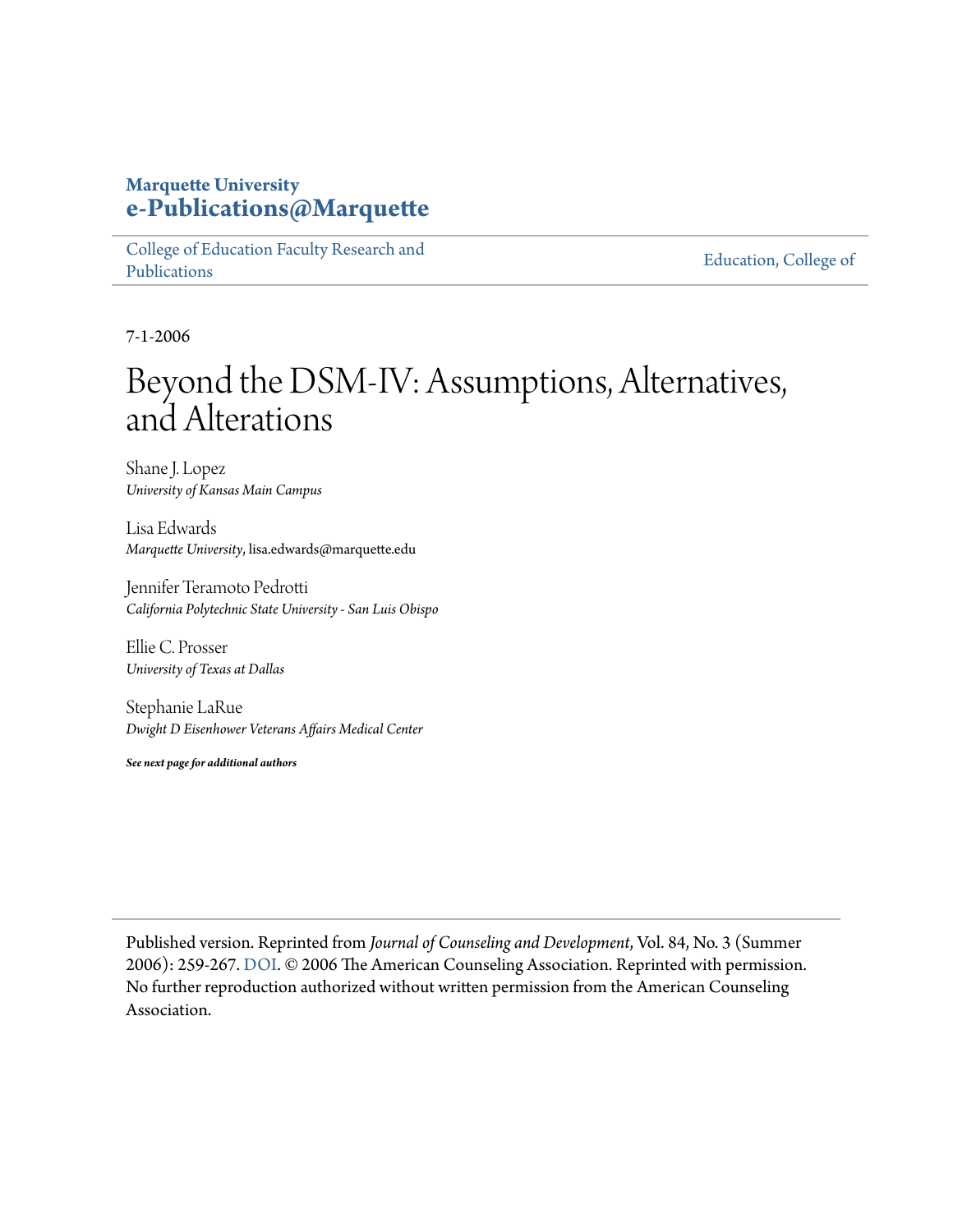## **Authors**

Shane J. Lopez, Lisa Edwards, Jennifer Teramoto Pedrotti, Ellie C. Prosser, Stephanie LaRue, Susan Vehige Spalitto, and Jon C. Ulven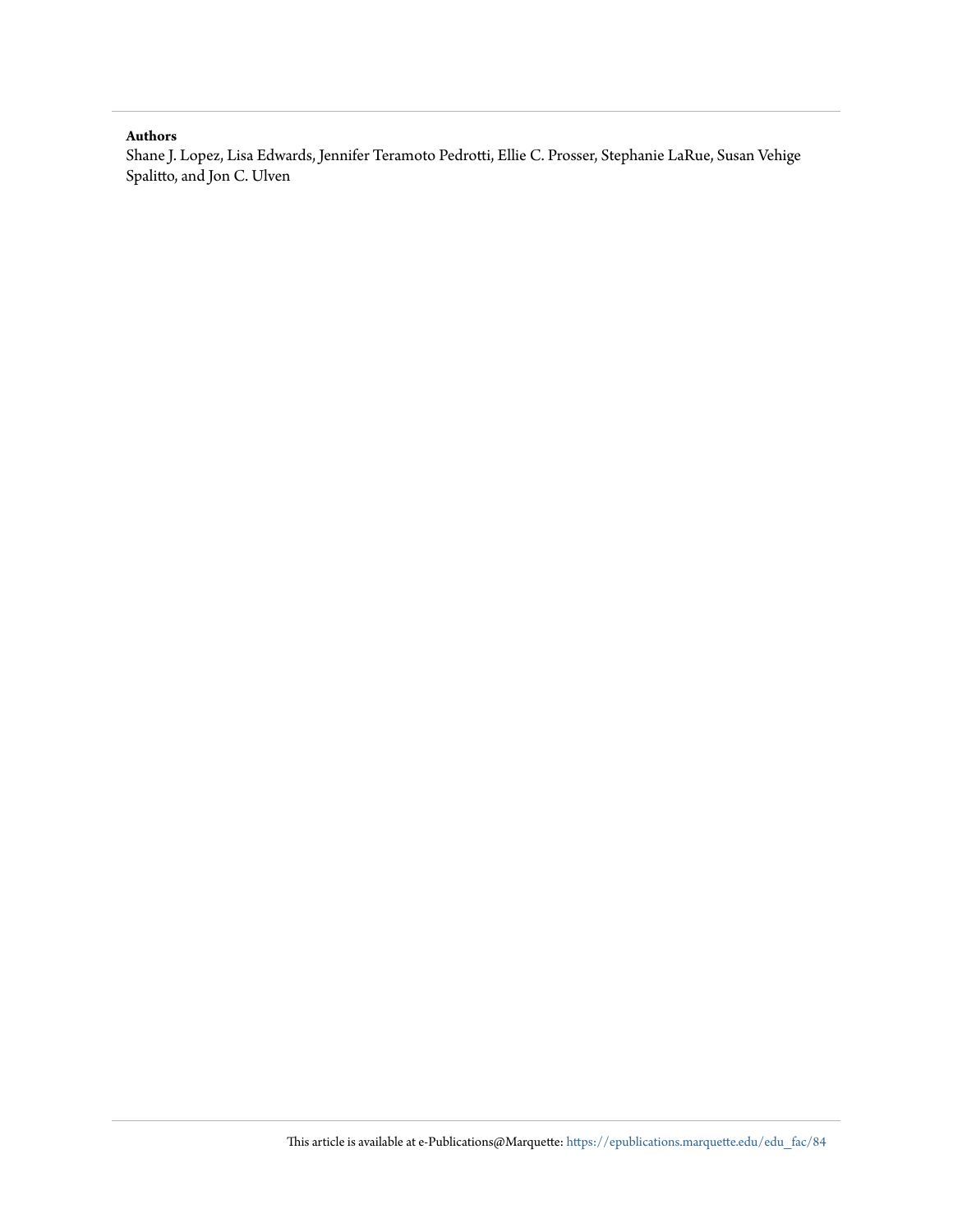# Practice & Theory

# Beyond the *DSM-IV:* Assumptions, Alternatives, and Alterations

Shane J. Lopez, Lisa M. Edwards, Jennifer Teramoto Pedrotti, Ellie C. Prosser, Stephanie LaRue, Susan Vehige Spalitto, and Jon C. Ulven

Current diagnostic processes reflect the limitations and utility of the framework of the Diagnostic and Statistical Manual of Mental Disorders (4th ed.; DSM-IV; American Psychiatric Association, 1994). Clinical information in the DSM-IV's 5-axis system almost exclusively focuses on weaknesses and pathology and is summarized in a flawed categorical system. Hence, the authors describe 3 adjunctive, or alternative, means of conceptualizing behavior; several means of altering the current DSM-IV system; and 2 future directions in the diagnosis of strengths.

Traditionally, psychodiagnosis has focused on symptomatology and dysfunction—that which is not working in a person's life. Within the framework of the *Diagnostic and Statistical Manual of Mental Disorders* (4th ed.; *DSM-IV;* American Psychiatric Association [APA], 1994) and the later text revision (the *DSM-IV-TR;* APA, 2000), each diagnosis represents a negative syndrome comprising a cluster of symptoms associated with clinically significant impairment or distress. Rather than addressing these syndromes as environmentally or situationally determined, the developers of the *DSM-IV* framed mental disorders as dispositional (i.e., something that is *within* the individual and part of his or her psychological makeup). This focus on negative aspects has occurred at the expense of identifying the strengths of individuals and their environmental resources and of assisting people in their pursuit of optimal human functioning.

In this article, we identify limitations in current psychodiagnostic practices and the *DSM-IV* framework and offer alternative means for conceptualizing behavior. More specifically, we address unsubstantiated assumptions about mental illness and psychodiagnosis that undergird the use of the *DSM-IV*. We then offer three adjunctive, or alternative, means of describing behavior and mental health. Finally, we discuss ways to alter the *DSM-IV'*s five-axis system so that strengths and resources can be detected and described within the existing framework.

# **Assumptions About Psychodiagnosis** and the DSM-IV

In this section, we hope to establish that reification of and reliance on the *DSM-IV* system are grounded in the assumption that clinicians are getting the "whole picture" of a client from a diagnosis based on the *DSM-IV* system. This is not the case. Failure to acknowledge the assumptions that undergird the *DSM-IV* system and the associated limitations of this meaning-making tool will perpetuate the disconnect between diagnosis and treatment. (See "Stopping the Madness" by Maddux, 2002, for a detailed deconstruction of illness ideology that served as the intellectual stimulus for this article.)

# Assumption 1: Mental Illnesses Are "Facts" and Can Be Classified in Discrete Categories

The *DSM-IV'*s (APA, 1994) and the *DSM-IV-TR'*s (APA, 2000) diagnostic system is based on the assumption that "mental illness" reflects "facts" about people struggling in the world. "Disorders" are created based on reports of complaints and functional disturbances, with arbitrary distinctions being drawn between types of dysfunction. Once these distinctions are made, the cluster of symptoms is given a name and is thereby transformed into a real entity. In this way, it may be said that illnesses are created and do not necessarily re-

**Shane J. Lopez,** Department of Psychology and Research in Education, University of Kansas; **Lisa M. Edwards,** Department of Counseling and Educational Psychology, Marquette University; **Jennifer Teramoto Pedrotti,** Department of Psychology and Child Development, California Polytechnic State University, San Luis Obispo; **Ellie C. Prosser,** Student Counseling Center, University of Texas at Dallas; **Stephanie LaRue,** Dwight D. Eisenhower Veterans Affairs Medical Center, Leavenworth, Kansas; **Susan Vehige Spalitto,** private practice, St. Louis, Missouri; **Jon C. Ulven,** Counseling, Career and Academic Support Center, St. Cloud State University. Correspondence concerning this article should be addressed to Shane J. Lopez, Department of Psychology and Research in Education, 621 Joseph R. Pearson Hall, University of Kansas, Lawrence, KS 66045 (e-mail: sjlopez@ku.edu).

© 2006 by the American Counseling Association. All rights reserved.

Journal of Counseling & Development ■ Summer 2006 ■ Volume 84 259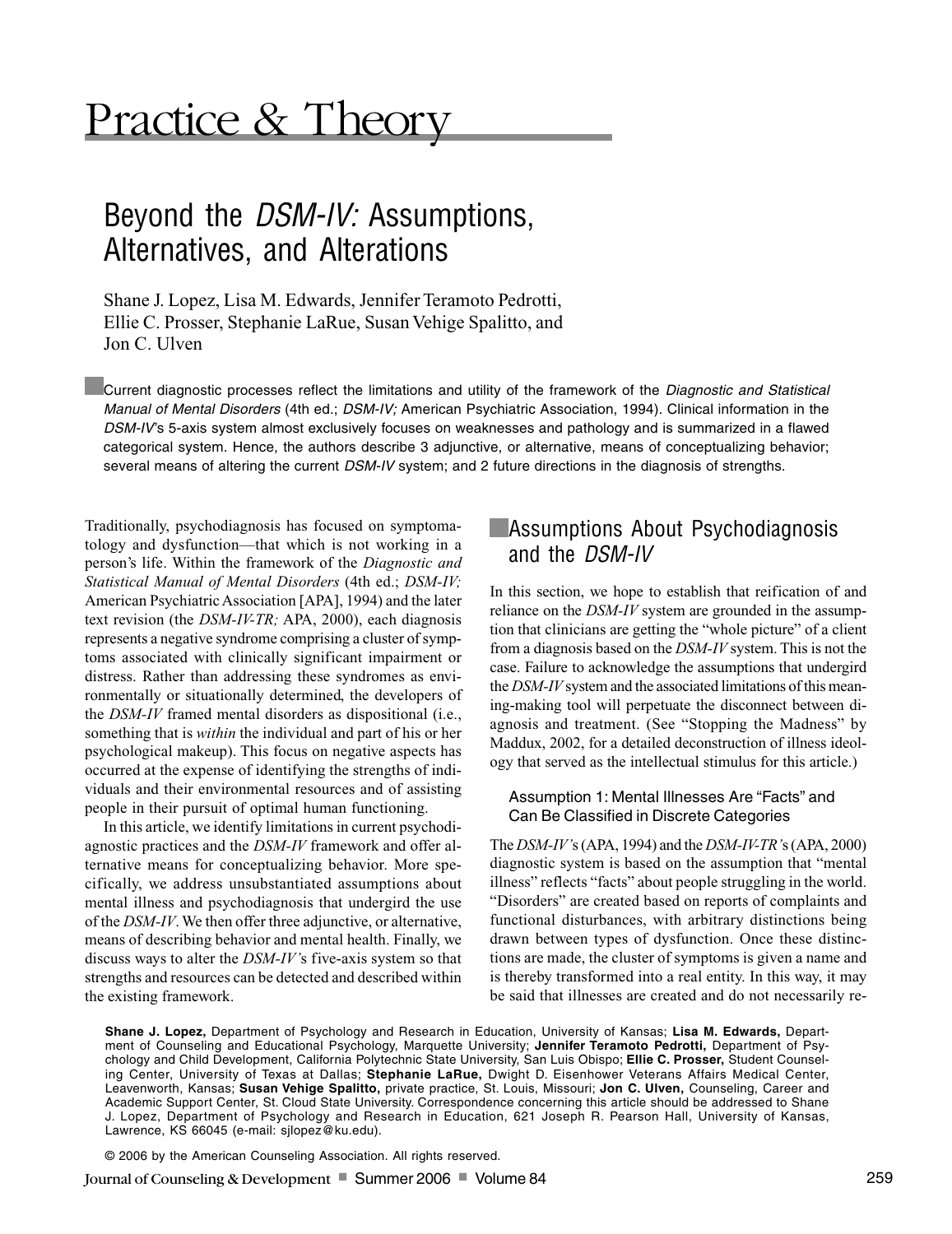flect facts about individuals (Barone, Maddux, & Snyder, 1997). Barone et al. suggested that through this process diagnoses and their representative labels are reified, and the cluster of symptoms begins to be recognized more often. Clinicians then diagnose the disorder more frequently, and a disorder takes on a life of its own. It is interesting that some of these diagnoses eventually will become antiquated descriptors because changes in people's beliefs lead to changes in societal norms and values, further reflecting the descriptors' constructivist nature.

Evidence of the reification of the *DSM-IV* categories can be found when considering the ever-expanding explanatory power of the system. Barone et al. (1997) have indicated that the scope of mental disorders has broadened to include what many would consider problems that are less serious, such as caffeine-induced sleep disorder. Furthermore, the number of clinical diagnoses has increased from 106 in the initial edition of the *DSM* (APA, 1952) to 297 in the recent *DSM-IV-TR* (APA, 2000; Clark, Watson, & Reynolds, 1995; Wright & Lopez, 2002).

Due to their tenuous nature, facts about mental illness and health seem to be best represented by examining the degree of psychological characteristics via a dimensional approach. Examining individual differences in psychological phenomena improves on the current dichotomous categorical system. Although research studies have not yet pitted the dimensional system against the categorical system, evidence from studies of the categorical system indirectly supports the use of an alternative system. Factor analyses of data from a sample of individuals diagnosed with personality disorders and a sample of individuals with "normal" personality functioning revealed that personalities reflected in the two groups were more alike than different (see Maddux & Mundell, 1999, for a review). In addition, neither was necessarily reflective of the criteria-based diagnoses in the *DSM-IV.* Similarly, Oatley and Jenkins (1992) found that "normal" and "abnormal" emotional experiences were not discretely classified. Overall, it appears that looking at problems within the current all-ornothing categorical system creates false dichotomies and is not empirically supported. The dimensional approach may offer a more valid representation of the "facts" of psychological phenomena.

Barone et al. (1997) acknowledged difficulties in human functioning and clarified that although all people experience problems, these difficulties are best represented as occurring on a continuum. Discrete categories cannot easily explain the inevitable variability of clients' problems. Barone et al. suggested that it is impossible to create a true dichotomy between normal and abnormal functioning, because almost every theoretical orientation acknowledges that it is the degree of the dysfunctional behavior that dictates the distinction between normality and abnormality. Even Freud, who is often criticized for overpathologizing behavior, was clear in his message that it was the degree to which an unconscious conflict or desire might interfere with normal functioning, not the mere presence of that conflict or desire (Barone et al., 1997).

# Addressing Assumption 1: Remedying Preemptive Guesswork

Reification turns the unreal into the real. In the present diagnostic framework, the reification of mental disorders directs attention and efforts toward the detection and treatment of illness. Categorically defined mental illness leads scientists and practitioners to carefully gather information to determine a person's "goodness of fit" in a particular category. This commitment of resources to categorizing behaviors leaves few resources for the examination of behavior using other approaches. Because many professionals believe the *DSM-IV* system is a valid tool for making meaning of mental illness and health, its existence may have the effect of preempting consideration of alternative conceptualizations of behavior (Neimeyer & Raskin, 2000). To thwart the preemptive guesswork that comes into play in the diagnostic process, clinicians must be aware of alternative constructions of behavior and must be committed to entertaining the alternatives. These alternatives could be used either in lieu of the *DSM-IV* framework or in conjunction with the *DSM-IV* approach to facilitate a broader understanding of the full range of human behavior.

# Assumption 2: DSM-IV Diagnostic Labels Promote Understanding

As *DSM-IV* categories currently exist, they describe only the negative aspects of the person's life and do not elucidate human strength or the process of human change (Barone et al., 1997). This is a concern, but it could be remedied by limiting preemptive guesswork and at the same time augmenting the *DSM-IV* conceptualization with additional information. An even bigger, and possibly more intractable, problem is that by using the *DSM-IV* diagnostic system, clinicians become preoccupied with forcing people into negative categories, curtailing their attempts to understand the client (as well as his or her strengths and weaknesses) in a more comprehensive manner. Without purposeful attention toward a more balanced approach, clinicians run the risk of focusing primarily on negative attributes, thus ignoring possible strengths, and therefore may view the client as being unidimensional. By providing a nonholistic diagnostic system, a conflict is created for clinicians, because a diagnosis "label" precludes clinicians from being able to give a full description of clients (i.e., the diagnosis becomes the characterization of the person). A second problem is that although most clinicians can recognize the faults in the *DSM-IV* system (and thus may place less stock in this deficit-based label), they are not the only individuals viewing the diagnosis. Other professionals who may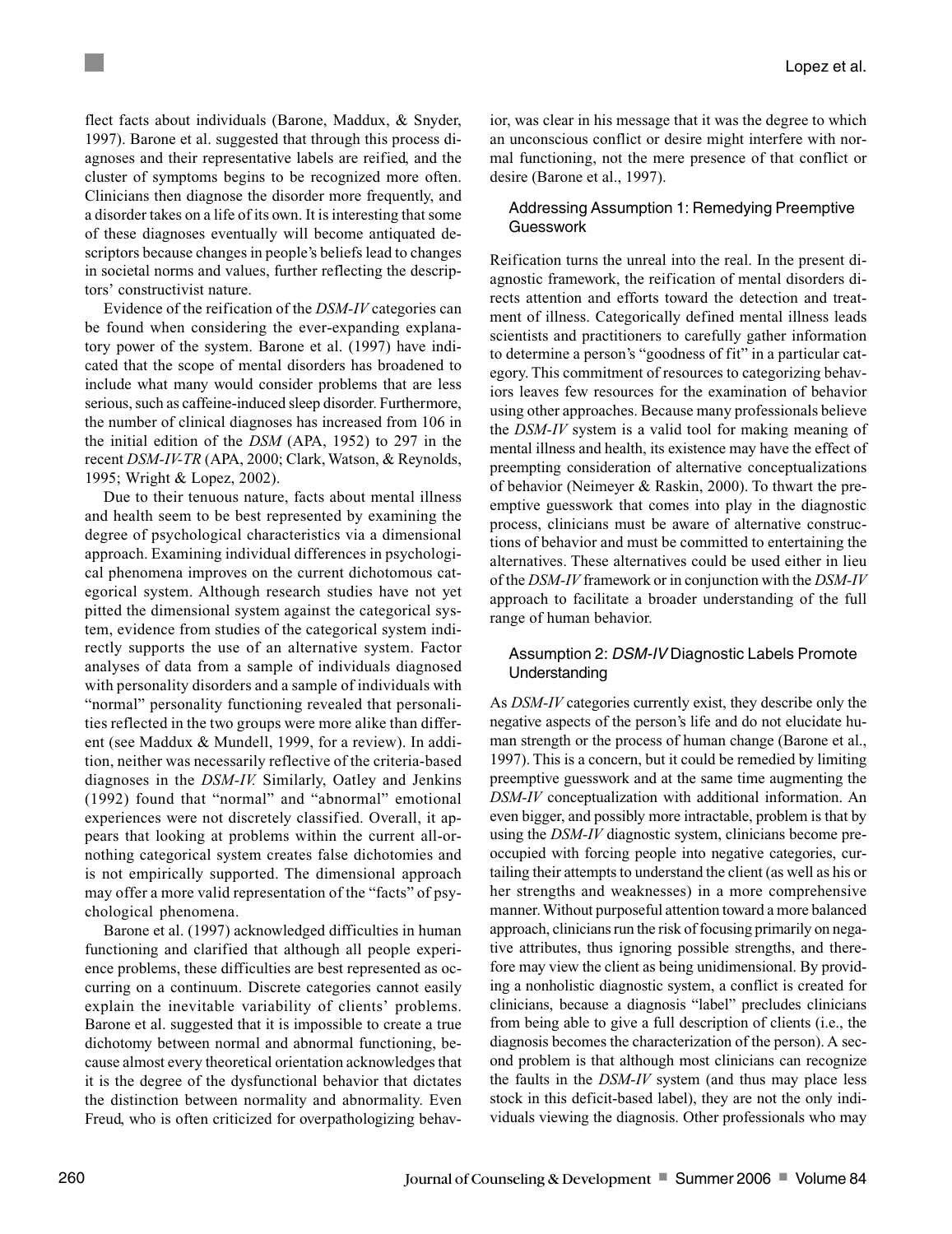not be specifically trained in the system, and who are thus potentially unaware of its faults, may be less apt to view the diagnosis within its systemic context. Again, this may lead to a sole focus on the negative traits the diagnostic label describes. The labels given to these negative categories then serve as a social wedge between "the labeled" and all others.

Static negative labeling can create stereotypical expectations that influence how professionals conceptualize and interact with individuals as well as how these labeled individuals may think about themselves. The application of a diagnostic label can be crippling for a client, taking away autonomy and individuality. Furthermore, once the label of the diagnostic group is applied, the perception of within-group differences tends to be diminished, and between-group differences are enhanced (Wright, 1991). Wright (1991; Wright & Lopez, 2002) asserted that information consistent with the diagnostic label would be remembered more easily than inconsistent information. Thus, by simply applying the negative label, clinicians may tend to seek out information about individual deficits rather than strengths. This process thus decreases the accuracy of a conceptualization of a person's complete psychological makeup.

There are a myriad of negative social consequences associated with a diagnostic label that might obfuscate the true meaning of a categorical tag and bring harm to the bearer of the label. Public knowledge of a diagnosis can result in social alienation, ostracism, loss of employment, harm to family, and reduced social status. These consequences may be due to the fundamental negative bias associated with labeling. Wright (1991; Wright & Lopez, 2002) explained that if something regarded as negative occurs in a vague context and is then made known about an individual (i.e., a diagnosis), then that diagnosis guides the subsequent perceptions made about that person. She noted that clients are able to conceptualize their own behavior as stemming from a number of factors and possess the ability to identify the positives in addition to the problems of their situation. Outsiders, however, may tend to have a more limited view, attributing the behavior to dispositional aspects of the diagnosis aspects that are independent of the environment.

Negative labels lead the clinician to having a set of negative expectations. Another error that can occur in clinical judgment is the confirmatory bias (Barone et al., 1997). Hypotheses are often formed based on diagnostic categories into which the client is placed. These assumptions are that (a) the client will present with symptoms characteristic of a mental disorder and that (b) the symptoms will cluster and can be categorized and labeled. Clinicians must choose hypotheses associated with an existing set of diagnoses to best account for these assumptions. The tendency is to look for information that supports their hypotheses and results in the application of one of these labels. Again, clinicians may attend more to the negative confirmatory evidence and fail to recognize information inconsistent with their original hypotheses or diagnoses. In this process, clients' strengths are often overlooked. By asking questions designed to elicit symptomatology and omitting questions regarding evidence of optimal functioning, clinicians are often guilty of *expecting* to observe dysfunctional behavior.

Barone et al. (1997) contended that clinicians can also be overconfident in their abilities to diagnose. They may tend to elicit premature diagnoses, because clinicians seek information that supports their hypotheses and they then take this information as confirmation of their original ideas. Because clients have a tendency to agree with whatever the clinician proposes, clinicians may then accept this mutual agreement as further support and feel more confident in their next encounter with a client. At this point, the narrow diagnostic focus becomes a collaborative myth shared by clinician and client.

# Addressing Assumption 2: Widening the Diagnostic Focus

Labels provide the common language that facilitates communication; however, the development of a shared view does not guarantee shared understanding. Specific labels communicate different things to different people. Regardless of this lack of shared understanding, the bearers of a particular label are grouped together and their within-group differences are underestimated. Imagine if 20 clinicians were asked to identify 20 children with whom they had regular contact and whom they would label "at-risk." These 20 hypothetical clinicians would identify 400 people who carried the same label. Due to the label, fellow professionals would infer that the 400 children were more alike than they were different, thereby curtailing efforts to gather more information about individual children in the group. This label would then be perpetuated because it was shared with other laypersons and clinicians. Without a comprehensive examination of these children, they have been reduced to a single entity.

Widening the diagnostic focus involves consideration of the psychological strengths, environmental influences on behavior, and developmental forces that affect the manifestations of weaknesses and strengths. If the focus is widened, clinical confusion may result because the amount of information needed to make diagnostic determinations may be initially overwhelming; however, ways of incorporating this wealth of information are available.

# Assumption 3: DSM-IV Diagnosis and Treatment Are Connected

The goal of the use of any psychodiagnostic system is to understand the person's needs and resources and facilitate the implementation of helpful therapeutic interventions. Focus on negative categories does not provide the insight necessary to identify ways of enhancing client adjustment. In fact, the *DSM-IV* (APA, 1994) only has four lines of text (e.g., "to formulate an adequate treatment plan, the clinician will invariably require considerable information about the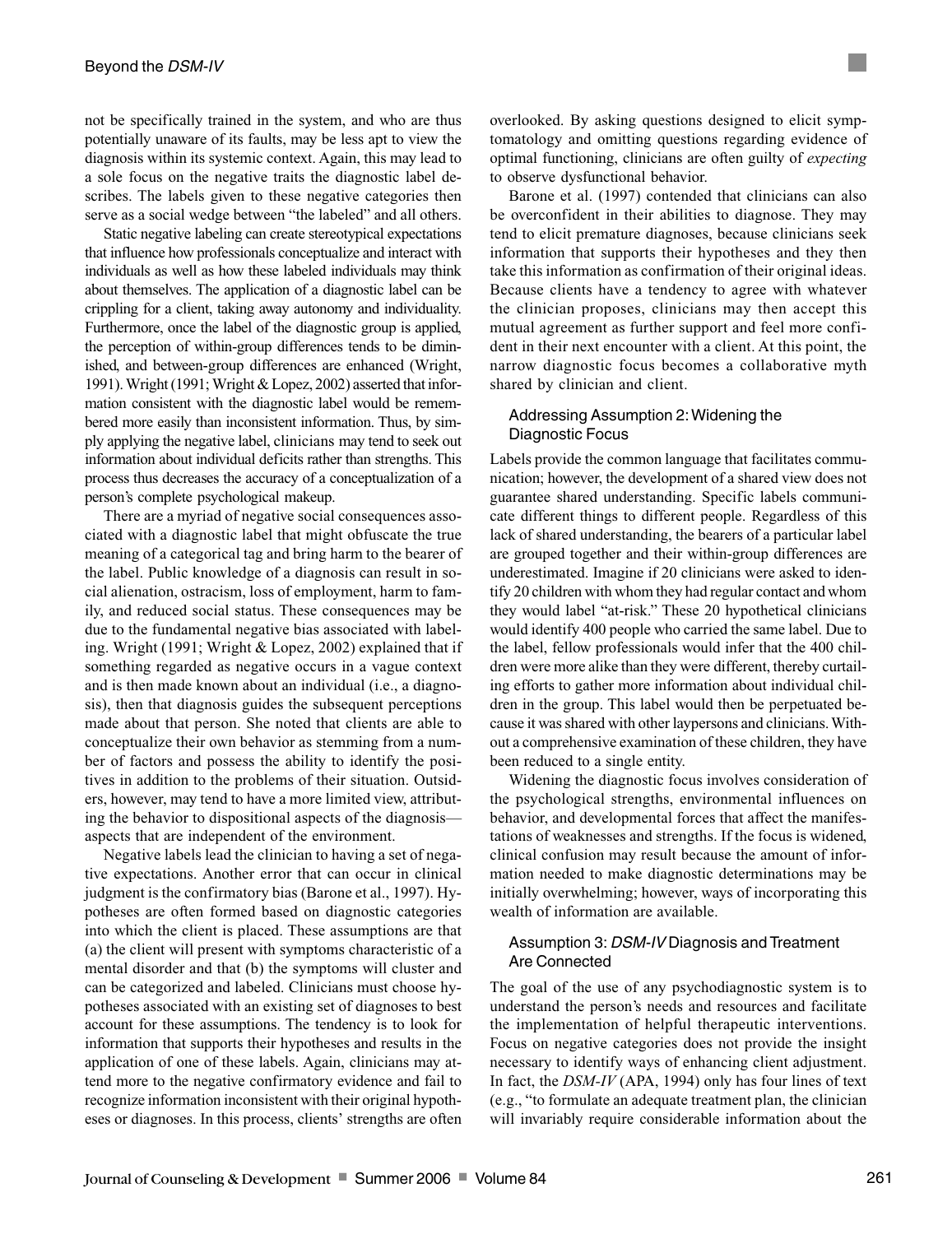person being evaluated beyond that required to make a *DSM-IV* diagnosis" [p. xxv]) that address treatment. This suggests that *DSM-IV* diagnoses offer little information from which a clinician would logically derive an intervention. Ivey and Ivey (1998) contended that the "*DSM-IV* becomes a potential barrier to client growth and change due to the absence of linkages useful for the therapeutic process" (p. 335).

Maddux (2002) pointed out that the utility of a classification system is closely linked to its ability to lead subscribers to the development and selection of effective treatment. This aspect of the *DSM-IV'*s utility has been repeatedly questioned (see, e.g., Raskin & Lewandowski, 2000; Rigazio-DiGilio, 2000). This limited utility may be attributed to the atheoretical nature of the *DSM-IV*. A system that does not explain connections between the environment, culture, behavior, thoughts, emotion, external supports, and functioning can only hint at implications for treatment. The *DSM-IV* system can only "suggest somewhat vaguely *what* needs to be changed, but it cannot provide guidelines for *how* to facilitate change" (Maddux, 2002, p. 20).

## Addressing Assumption 3: Connecting Diagnosis, Conceptualization, and Treatment

Neimeyer and Raskin (2000) asked, "How can we conceptualize this client's struggles in a way that is therapeutically useful and still communicate intelligibly with colleagues and case managers?" (p. 4). Assessment and diagnosis serve as the starting points for making meaning of a client's presentation. A comprehensive, and preferably theory-based, conceptualization of all forces that bear on a client's functioning provides a framework for understanding that can lead to the development of a treatment plan that is sensitive to the cultural context of clients.

# **Alternative Conceptualizations** of Behavior

Mental disorders are socially constructed, are based on opinion and value, and have strong negative connotations. Furthermore, the information clinicians do get from *DSM-IV* diagnoses does not necessarily direct them to the treatment selection. Alternative (or adjunctive) conceptualizations of behavior are available, but preemptive guesswork that curtails the use of other systems must be overcome. The systems described subsequently vary in the comprehensiveness with which they address pertinent psychological phenomena. Thus, we would suggest that the developmental counseling and therapy (DCT; Ivey & Ivey, 1998) system and the New Personality (Oldham & Morris, 1995) conceptualization be considered "replacements" for the *DSM-IV* framework. In addition, models of well-being could augment the weaknessfocused information gathered in the *DSM-IV* system. Although these alternatives vary in scope, all incorporate a dimensional approach to describing personal characteristics and functioning while at the same time emphasizing the connection between conceptualization and treatment.

# DCT

Ivey and Ivey (1998) suggested that one of the first steps toward transcending pathology is to change the language used to describe client functioning. This step includes seeking out and specifically addressing the positive aspects of a client's life. The emphasis should be expanded to include discovery of what is working and ways to capitalize on clients' strengths.

Ivey and Ivey (1998) described DCT as a here-and-now conceptualization of client strengths as viewed within a cultural and historical model. They proposed a developmental approach in order to understand the unique circumstances of each client's experiences and environment that have contributed to current dysfunction, noting that behavior considered pathological within the *DSM-IV* system is often a logical response to developmental history. (Aspects of the developmental focus and the *DSM-IV* diagnostic system are juxtaposed in Table 1.)

In framing their approach, Ivey and Ivey (1999) encouraged clinicians to accurately understand the client as a whole. They stated that the "contextual self includes relational di-

| <b>Issue</b>                  | <b>Traditional Pathological</b><br>DSM-IV Meaning | Developmental Meaning                                        |
|-------------------------------|---------------------------------------------------|--------------------------------------------------------------|
| Locus of problem              | Individual                                        | Individual/family/cultural context                           |
| Pathology                     | Yes                                               | No, logical response to developmental history                |
| Developmental and etiological |                                                   |                                                              |
| constructs                    | Peripheral                                        | Central                                                      |
| Culture                       | Beginning awareness                               | Culture-centered                                             |
| Helper role                   | Hierarchy, patriarchy                             | Egalitarian, coconstruction                                  |
| Cause                         | Linear, biology vs. environment                   | Multidimensional considers both biology and environment      |
| Family                        | Not stressed                                      | Vital for understanding individual development and treatment |
| Treatment                     | Not stressed                                      | Central issue                                                |

# **TABLE 1 DSM-IV: The Contrast Between Traditional and DCT Meaning-Making Systems**

Note. DSM-IV = Diagnostic and Statistical Manual of Mental Disorders (4th ed.; APA, 1994); DCT = developmental counseling and theory (Ivey & Ivey, 1998). From "Reframing DSM-IV: Positive Strategies From Developmental Counseling and Theory" by A. E. Ivey and M. B. Ivey, 1998, Journal of Counseling & Development, 76, p. 336. Copyright 1998 by the American Counseling Association. Reprinted with permission.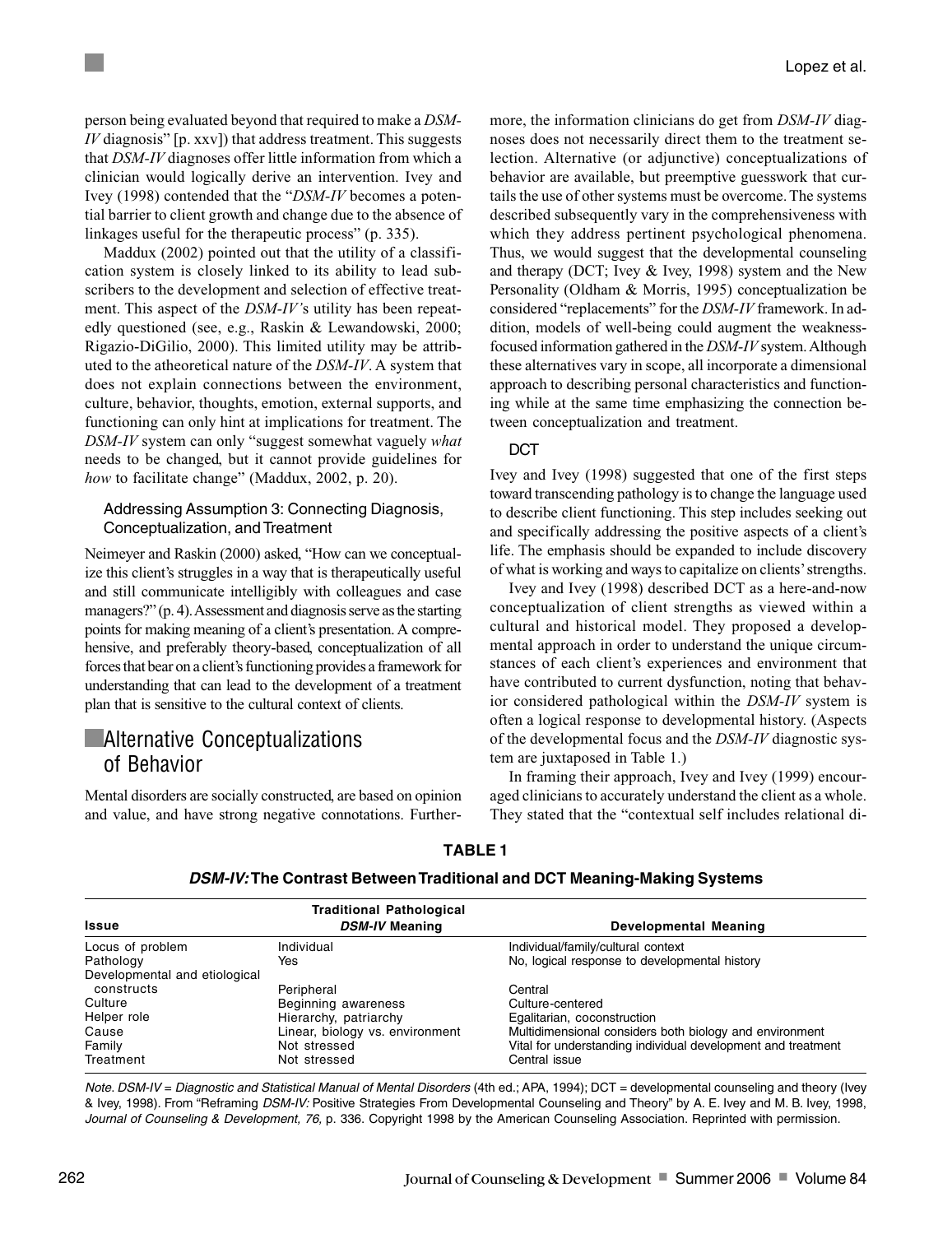mensions of personal and family developmental history, community and multicultural issues, and physiology" (p. 486). Understanding the individual requires gaining information about him or her along numerous contextual dimensions (see Table 1), and developing treatment plans that are sensitive to contextual resources requires an in-depth understanding of the social context in which the client lives.

Specifically, conceptualization within the Ivey and Ivey (1999) system involves building a framework of information. For example, when working with someone who has experienced childhood trauma, Ivey and Ivey would gather information about what they referred to, in the terminology of Masterson (1981), as environmental or biological insults. They would then test hypotheses regarding the connection between the insult and stress and pain and between the subjective experience of stress and pain and sadness and depression (which might occur because of threatened attachment security and safety). Next, the nature of defending against negative mood would be examined, and the current use of defensive structures would be considered. With all these data garnered, personality style and its manifestation in and out of session can be described. How this personality style helps a person navigate current relationships then determines the course of treatment. The developmental diagnostic framework needs to be fleshed out a bit more, but in its current form, it serves as an intriguing meaning-making alternative to the *DSM-IV* system.

#### New Personality Dimension

Oldham and Morris (1995) provided particular support for the dimensional approach with their unique conceptualization of personality disorders. These two authors contended that each of the 14 personality disorders listed in the *DSM-IV* can be viewed as lying on its own continuum of adaptation. Less acute presentations of these personality types lie at one end of these continua, with the actual manifestations of the personality disorders (e.g., borderline, paranoid, histrionic) at the other end. Oldham and Morris posited that an individual may move along this continuum, depending on the environmental and endogenous stressors in his or her life at any one point in time. In this conceptualization, an individual may exhibit behaviors more indicative of the actual disorder at times of high stress, whereas clinical presentation may resemble a less intense version of the disorder in times of less stress. Thus, an individual may meet criteria for histrionic personality disorder during extremely stressful periods but might merely be described as dramatic at times of low stress in his or her life. As another example, someone who may appear to have obsessive-compulsive personality disorder in stressful situations may be described as conscientious on the lower end of the continuum (see Figure 1). These characteristics may, in fact, be quite helpful to the individual on the nondisordered end of the continuum. A person who is conscientious, as described by Oldham and



## **Oldham and Morris (1995) Dimensional Conceptualization of Personality Disorders**

Note. From J. M. Oldham & L. B. Morris (1995). New Personality Self-Portrait: Why You Think, Work, Love, and Act the Way You Do. New York, Bantam. Reprinted with permission.

Morris, may find that possessing this quality allows him or her to be responsible and reliable. A person with features of narcissistic personality disorder may find that certain aspects of this disorder allow him or her to be self-confident and therefore able to function at a superior level. It is only when these characteristics become extreme that they are no longer beneficial to the client.

This personality continuum can be used to differentiate between individuals possessing more, or less, florid symptomatology in their daily lives. With the current *DSM-IV* conceptualization, an individual must possess a majority of the criteria delineated to be diagnosed as "having" the disorder. An individual who has one less than the specified number of criteria may still be experiencing quite a high level of stress and yet may not receive services because of a lack of a specific diagnosis. The Oldham and Morris (1995) conceptualization leaves room for individuals to be diagnosed according to the degree of dysfunction or maladaption as well as to the degree of positive use of resources. In addition, it may provide more client-friendly terminology to use when discussing personality disorder diagnoses during sessions, allowing clinicians to help clients identify strengths as well as weaknesses in their set of behaviors.

#### Levels of Well-Being

Conceptualizing individuals based on well-being and positive functioning represents an alternative lens through which to view human behavior. Theories of subjective well-being, such as the model posited by Diener and others (Diener, 1984; Diener, Suh, Lucas, & Smith, 1997), suggest that indi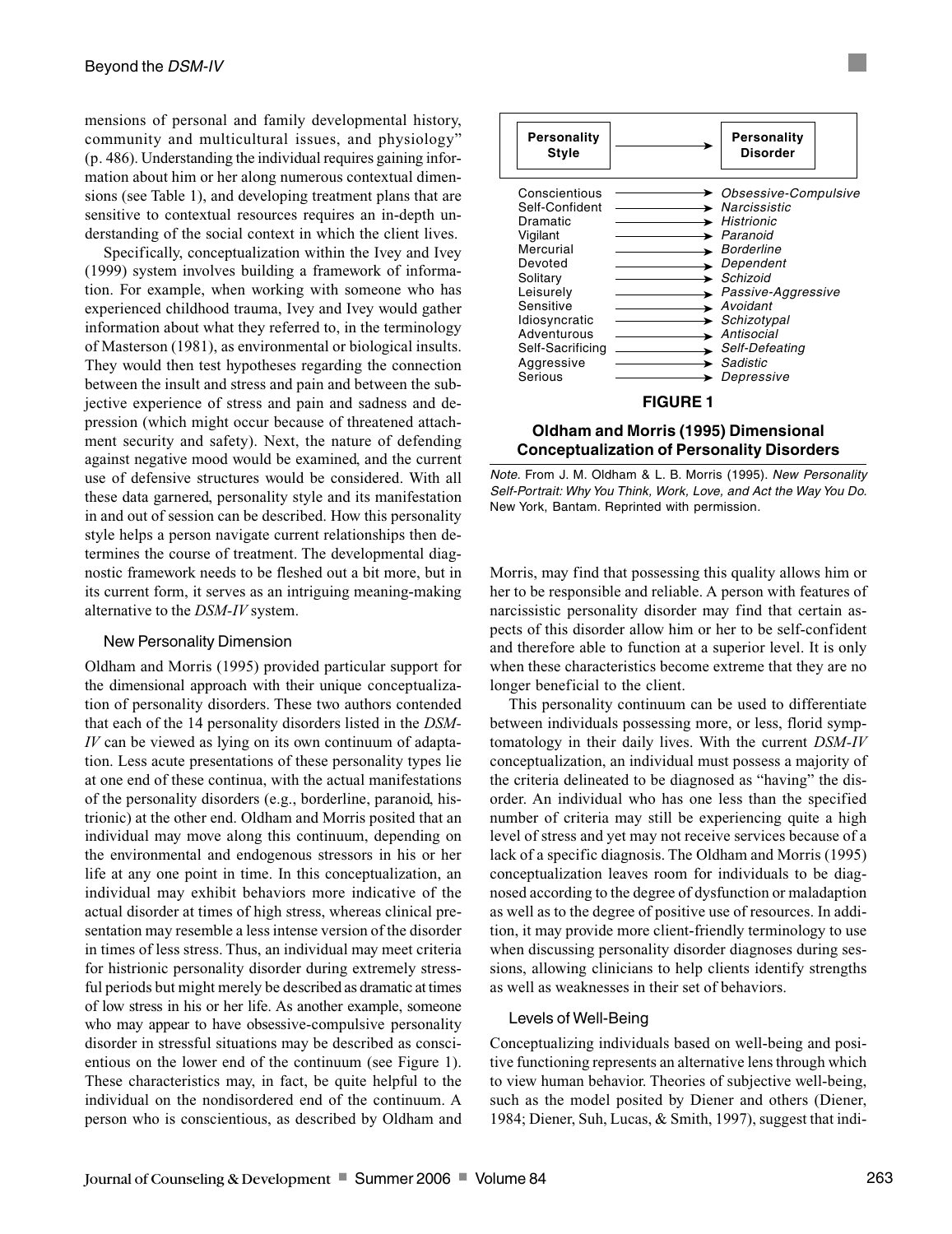viduals' appraisals of their own lives capture the essence of well-being. Objective approaches to understanding wellbeing have been proposed by Ryff (1989) and Keyes (1998), both of whom provided a useful framework for conceptualizing human functioning.

Ryff (1989) posited that the categories described by proponents of positive psychology can be integrated into six main areas of psychological well-being. Self-acceptance, or holding positive attitudes toward oneself, is a central feature of mental health. Environmental mastery is the second domain of Ryff's model of well-being. This involves the ability to select or generate environments most conducive to an individual's goals. The third aspect of well-being is positive relations with others. This area emphasizes the need for satisfying interpersonal relationships. Having a purpose in life is the fourth essential element of mental health. The fifth element, personal growth, describes the way individuals fully realize and grow toward their potential. Finally, autonomy is the sixth essential element. Autonomous individuals use an internal locus of evaluation; they are independent and self-deterministic. This model of well-being has been investigated in numerous studies, and findings indicate that the six dimensions of well-being are independent, although correlated, constructs. Specifically, Ryff and Keyes (1995) conducted an analysis of the six-part wellbeing model and found that the multidimensional model was a superior fit over a single-factor model of well-being.

Keyes (1998) suggested that just as clinicians categorize the social challenges evident in an individual's life, so should they assess the social dimensions of well-being. He proposed that these dimensions are coherence, integration, actualization, contribution, and acceptance. His model of wellbeing addresses both social well-being and intrapsychic functioning, because the individual is able to move from dysfunction to satisfaction in both domains.

Keyes and Lopez (2002) suggested that complete mental health can be seen as a syndrome comprising high levels of emotional well-being, psychological well-being, and social wellbeing. Individuals with these high levels are said to be "flourishing" (see the criteria in Table 2). Individuals without mental illness but who have low levels of well-being are described as "languishing." (We have found that informal assessment of levels of well-being provides valuable information about the range of functioning between flourishing and languishing.) This conceptualization of incomplete mental health describes a syndrome of symptoms that might be amenable to intervention techniques aimed at increasing levels of emotional, social, and psychological well-being; thus, conceptualization and treatment are well-connected in this model. (For more information about well-being therapy, which is based on Ryff's, 1989, model, see Fava, 1999; Fava, Rafanelli, Cazzaro, Conti, & Grandi, 1998.)

It should be noted that the Keyes approach to describing flourishing and languishing incorporates the *DSM-IV* categorical system as well as a new set of categories to describe well-

# **TABLE 2**

### **Diagnostic Criteria for Flourishing in Life**

#### **Flourishing in Life**

A. Individual must have not had an episode of major depression in the past year.

B. Individual must possess a high level of well-being as indicated by the indivdual's meeting all three of the following criteria.

- 1. High emotional well-being, defined by having 2 of 3 scale scores fall in the upper tertile
	- a. Positive affect
	- b. Negative affect (low)
	- c. Life satisfaction
- 2. High psychological well-being, defined by having 4 of 6 scale scores fall in the upper tertile
	- a. Self-acceptance
	- b. Personal growth
	- c. Purpose in life
	- d. Environmental mastery
	- e. Autonomy
- f. Positive relations with others
- 3. High social well-being, defined by having 3 of 5 scale scores fall in the upper tertile
	- a. Social acceptance
	- b. Social actualization
	- c. Social contribution
	- d. Social coherence
	- e. Social integration

being. Limitations of the categorical system (e.g., categorization does not necessarily promote understanding, categories are not discrete yet they suggest a clear distinction between normal and abnormal behavior, categories can cloud clinical judgment) must be considered when adopting this approach.

# DSM-IV Alterations

The *DSM-IV* diagnostic framework comprises five axes: Clinical Disorders and Other Conditions That May Be a Focus of Clinical Attention (Axis I), Personality Disorders and Mental Retardation (Axis II), General Medical Conditions (Axis III), Psychosocial and Environmental Problems (Axis IV), and Global Assessment of Functioning (Axis V). Diagnosis and conceptualization within this framework are grossly incomplete because environmental resources, well-being, and psychological strengths are not addressed. Because the *DSM-IV'*s place in the field of psychology is firm, working within this diagnostic framework is, however, necessary. Alterations to the system could serve to emphasize the positive side of human functioning and provide a greater wealth of information that could be incorporated into a more comprehensive conceptualization of personality and functioning.

## Broadening Axis IV

When addressing Psychosocial and Environmental Problems (Axis IV), clinicians log the problems that serve to add some context to the psychological disorders diagnosed along Axes I and II. The *DSM-IV* developers indicated that problems experienced would affect the diagnosis, prognosis, and treat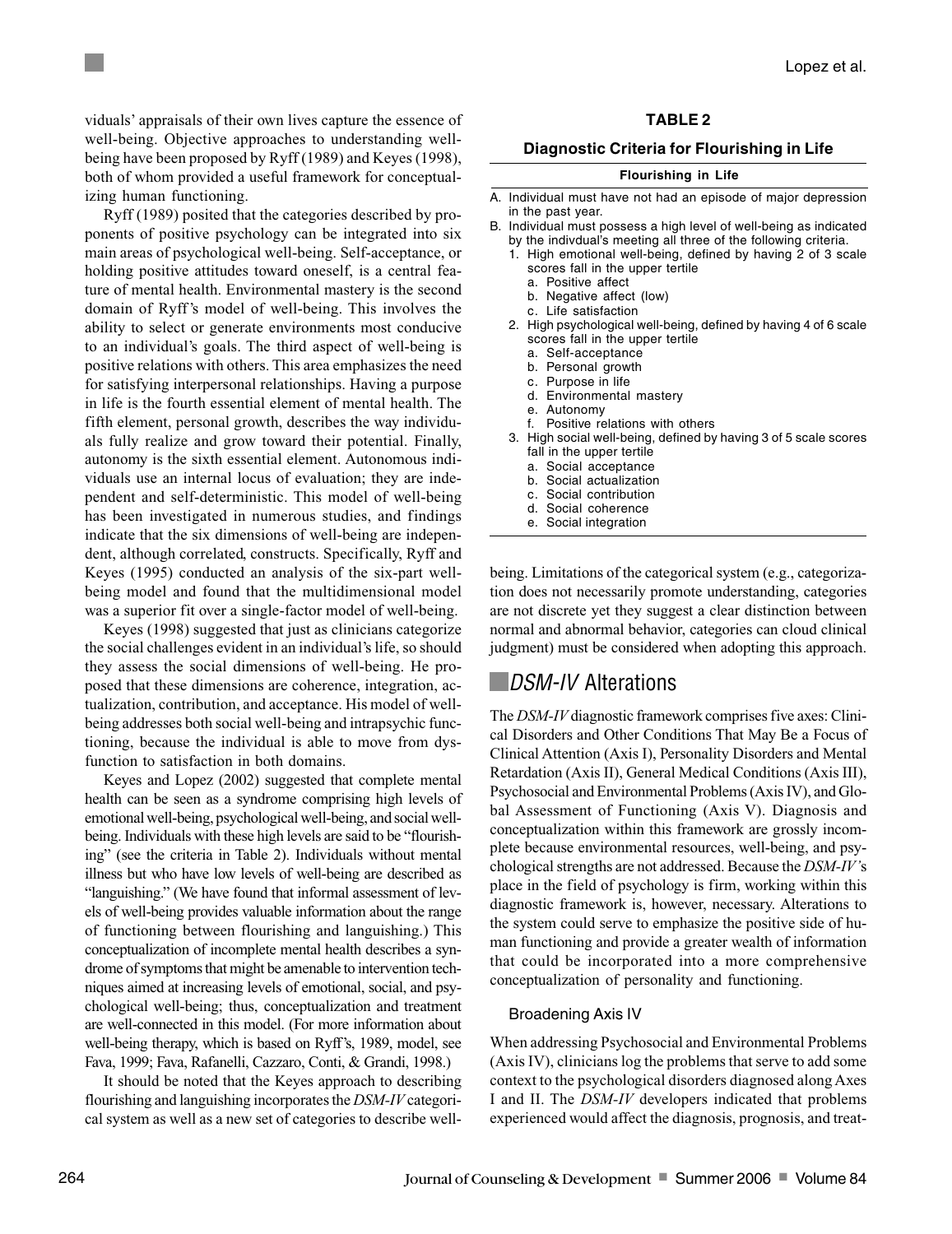ment of mental disorders. In essence, the problems might initiate or exacerbate dysfunction.

On reviewing the nine categories of problems listed in the *DSM-IV* (see Table 3), we were struck by the notion that if these everyday problems serve as initiating and exacerbating factors of disorder, then everyday resources could serve as protective factors that would prevent the development of disorder or reduce its impact on an individual. Many of the resources listed in Table 3 can be measured with psychometrically sound tools.

Our recommendation for using a broadened Axis IV is to try to contextualize the view of the client and his or her functioning by considering psychosocial and environmental resources. Listing these resources alongside the problems might facilitate the conceptualization of the ways in which the client copes and solves problems in his or her life.

## Reanchoring Axis V

Axis V of the *DSM-IV* was incorporated into the diagnostic system to assess clients' functioning. This is the only axis that does not focus exclusively on pathology, but it remains limited in accurately assessing clients' strengths. It is our contention that Axis V must be reorganized so that it is capable of capturing the absence of functional deficits *and* the areas of optimal living. To create a functioning baseline, the current Global Assessment of Functioning (GAF) level 100 *(absence of symptomatology)* would be rescaled as the midpoint (50) of the GAF scale. Levels 51–100 would be reserved for increasing levels of functioning. The GAF anchors of 1, 50, and 100

## **TABLE 3**

## **Broadening Axis IV of the DSM-IV System**

| Psychosocial/Environmental<br><b>Stressors</b>                 | <b>Psychosocial/Environmental</b><br><b>Resources</b>                      |  |
|----------------------------------------------------------------|----------------------------------------------------------------------------|--|
| Problems with primary support<br>group                         | Attachment/love/nurturance<br>with primary support group                   |  |
| Problems related to the social<br>environment                  | Connectedness/empathic<br>relationships/humor-filled<br>interactions       |  |
| Educational problems                                           | Accessible educational<br>opportunities and support                        |  |
| Occupational problems                                          | Meaningful work/career<br>satisfaction/self-efficacy                       |  |
| Housing problems                                               | Safe housing with essential<br>elements that foster healthy<br>development |  |
| Economic problems                                              | Financial resources adequate<br>to meet basic needs and<br>beyond          |  |
| Problems with access to<br>health care services                | Access to high quality/reliable<br>health care services                    |  |
| Problems related to interaction<br>with the legal system/crime | Contributions made to society<br>via donation of resources<br>and time     |  |
| Other psychosocial and<br>environmental problems               | Other psychosocial and<br>environmental resources                          |  |

Note. DSM-IV = Diagnostic and Statistical Manual of Mental Disorders (4th ed.; American Psychiatric Association, 1994).

would be reflective of *severely impaired functioning, good health,* and *optimal functioning,* respectively. Having this type of assessment built into the diagnostic system would encourage clinicians to recognize, and hopefully use, strengths within clients and their environments.

# Creating Axis VI

A third option for revising the 1994 *DSM-IV* categorical system is the inclusion of an additional axis. This axis, perhaps titled Personal Strengths and Facilitators of Growth, would present an individual's strengths along dimensions, thereby allowing the development of a more comprehensive picture of the client. In this way, Axis VI would be designed to tap the psychological strengths associated with therapeutic change and positive functioning, thus serving the added function of creating a connection between diagnosis and treatment. To determine a client's position on this axis, a clinician would present the client with a brief packet of measures designed to assess such factors as hope (Adult Hope Scale; Snyder et al., 1991), satisfaction with life (Satisfaction With Life Scale; Diener, Emmons, Larsen, & Griffin, 1985), optimism (Life Orientation Test–Revised; Scheier, Carver, & Bridges, 1994), and personal growth initiative (Personal Growth Initiative; Robitschek, 1998). A cover page would be attached to this packet with three basic questions: (a) What are your specific goals for treatment? (b) Who are the people in your life you will turn to for support while making changes in your life? and (c) What are your personal strengths? After clients had answered these questions, the clinician could then plot the client's scores, from low to high, on a separate continuum for each of the above-listed traits. In this way, a graphic description of these positive characteristics could be seen, thus creating a baseline from which to work in therapy.

As the field of psychology shifts to a balanced model focusing on mental illness and mental health, clinicians and researchers must move beyond traditional deficit diagnosis. The modifications to Axes IV and V and inclusion of an Axis VI are potential directions for growth.

# **Future Directions**

Challenging faulty assumptions about psychodiagnosis and the *DSM-IV* system remedies the preemptive guesswork that keeps clinicians mired in one incomplete explanation of functioning. Alternative conceptualizations help clinicians to transcend pathology and entertain the full range of psychological functioning. Finally, alterations to the 1994 *DSM-IV* system could provide a revised framework within which clinicians and researchers can make sense of human behavior.

Recent developments in classifying the full spectrum of human functioning hold much promise for rounding out the view of the pathology-to-optimal-functioning continuum. In this last section, we discuss Wright's (1991) approach to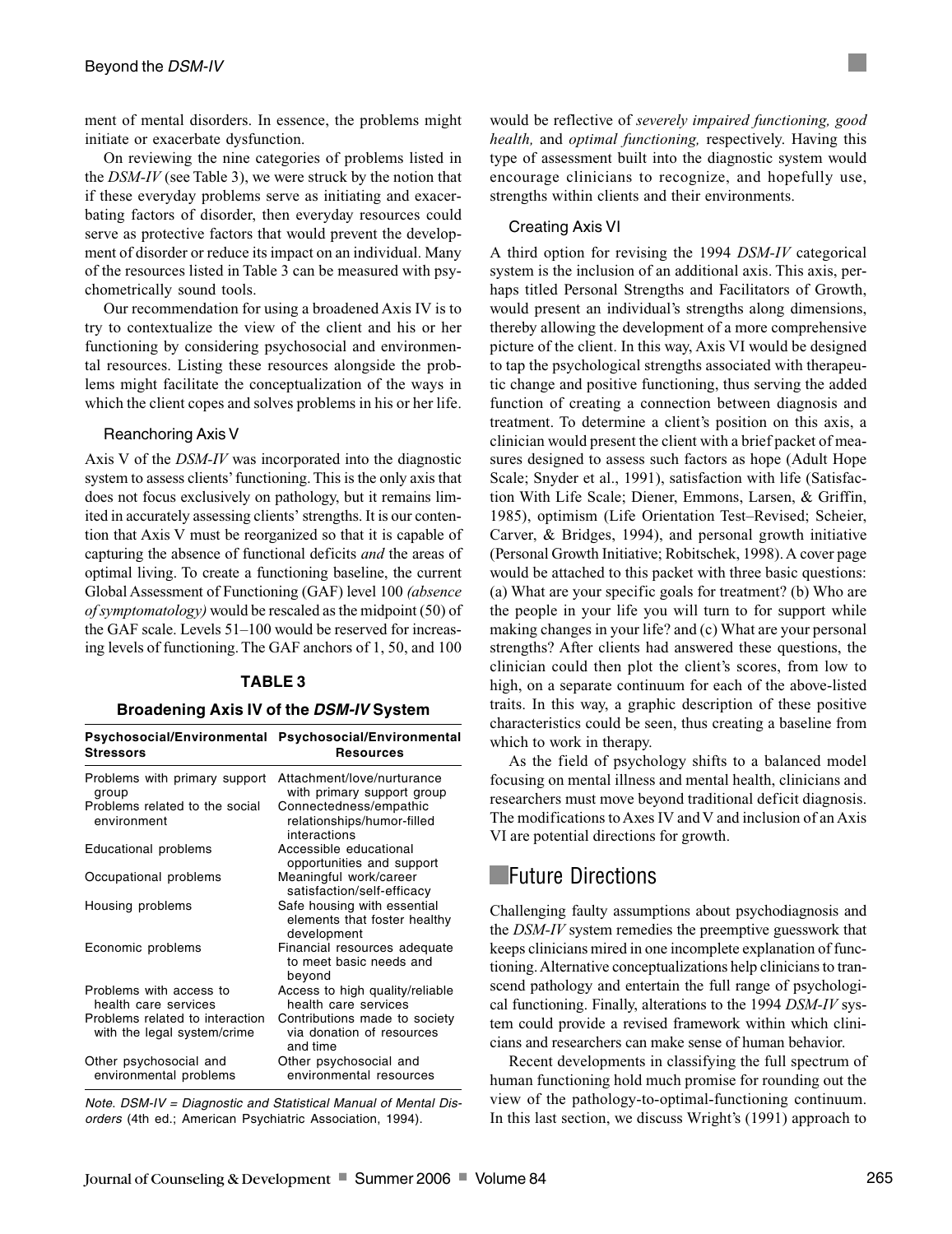developing a comprehensive conceptualization of a person's weakness and strengths and of the influence of environmental stressors and resources. The Values In Action (VIA) Classification of Strengths is also described.

# Wright's Four-Front Approach

One useful framework for assessment and diagnosis is Wright's (1991; Wright & Lopez, 2002) four-front approach. In this approach, clinicians gather information about (a) strengths and assets of the client, (b) deficiencies and undermining characteristics of the client, (c) resources and opportunities in the environment, and (d) deficiencies and destructive factors in the environment. Clinicians can use multiple methods, including observation, interviews, informal assessments and standardized measures, to gather this information and should attempt to include the four-front data that are gathered in reports and clinical records. Using this balanced approach to psychodiagnostic assessment helps to counteract deindividuation and other clinician biases, and it also encourages clinicians to actively look for clients' personal strengths as well as environmental resources.

Regarding the future of this approach, Wright (1991) called for the creation of four separate diagnostic manuals— a manual for each of the four fronts. We believe that a fifth manual would be necessary to guide the clinician in the incorporation of data and the connection of conceptualization and treatment. Although it might be cumbersome, five manuals would cover all the bases of diagnosis. If the arduous task of constructing the five-manual set is undertaken, the development of a single, condensed volume highlighting the fourfront approach and its application should follow.

## VIA Classification of Strengths

The VIA Classification of Strengths (Peterson & Seligman, 2004) serves as the antithesis of the *DSM-IV* and holds the most promise for fostering further understanding of psychological strengths. Peterson and Seligman made the point that although members of the counseling field currently have a similar language to use in speaking about the negative side of psychology, they have no equivalent terminology to use in speaking about the strengths of individuals. The VIA Classification of Strengths provides them with this common language and, at the same time, encourages a more strength-based approach to diagnosis and treatment (treatment manuals focused on enhancing strengths would accompany the diagnostic manual).

In support of a less unilateral classification system, the VIA Classification of Strengths describes the individual differences of character strengths on a continuum and not as distinct categories. In this way, Peterson and Seligman (2004) contended that their classification approach is sensitive to the developmental differences in which character strengths are displayed and deployed. Six categories are delineated in the VIA Classification of Strengths system—wisdom, courage, humanity, justice, temperance, and transcendence—and these are thought to represent universal and cross-cultural virtues. This classification system may become the gold standard for classifying the positive aspects of human life.

# Concluding Remarks

Diagnosing along the *DSM-IV* axes is a standard practice in clinical work. The five-axis framework and its related codes provide a common means of communication among clinicians and between clinicians and third-party payers. This diagnostic system, however, is limited in numerous ways, and it does little to encourage a focus on human strengths and environments as resources and does not foster a connection between diagnosis and treatment. Hence, we hope that the recommendations to go beyond the *DSM-IV* provide clinicians with ideas needed to enhance diagnosis.

# **References**

- American Psychiatric Association. (1952). *Diagnostic and statistical manual of mental disorders.* Washington, DC: Author.
- American Psychiatric Association. (1994). *Diagnostic and statistical manual of mental disorders* (4th ed.). Washington, DC: Author.
- American Psychiatric Association. (2000). *Diagnostic and statistical manual of mental disorders* (4th ed., text rev.). Washington, DC: Author.
- Barone, D., Maddux, J., & Snyder, C. R. (1997). The social cognitive construction of difference and disorder. In D. Barone, J. Maddux, & C. R. Snyder (Eds.), *Social cognitive psychology: History and current domains* (pp. 397–428). New York: Plenum.
- Clark, L. A., Watson, D., & Reynolds, S. (1995). Diagnosis and classification of psychopathology: Challenges to the current system and future directions. *Annual Review of Psychology, 46,* 121–153.
- Diener, E. (1984). Subjective well-being. *Psychological Bulletin, 95,* 542–575.
- Diener, E., Emmons, R. A., Larsen, R. J., & Griffin, S. (1985). Satisfaction With Life Scale. *Journal of Personality Assessment, 49,* 71–75.
- Diener, E., Suh, E. M., Lucas, R. E., & Smith, H. (1997). *Subjective wellbeing: Three decades of progress—1967–1997*. Manuscript submitted for publication, University of Illinois, Champaign-Urbana.
- Fava, G. A. (1999). Well-being therapy: Conceptual and technical issues. *Psychotherapy and Psychosomatics, 68,* 171–179.
- Fava, G. A., Rafanelli, C., Cazzaro, M., Conti, S., & Grandi, S. (1998). Wellbeing therapy: A novel psychotherapeutic approach for residual symptoms of affective disorders. *Psychological Medicine, 28,* 475–480.
- Ivey, A. E., & Ivey, M. B. (1998). Reframing *DSM-IV:* Positive strategies from developmental counseling and theory. *Journal of Counseling & Development, 76,* 334–350.
- Ivey, A. E., & Ivey, M. B. (1999). Toward a developmental diagnostic and statistical manual: The vitality of a contextual framework. *Journal of Counseling & Development, 77,* 484–490.
- Keyes, C. L. M. (1998). Social well-being. *Social Psychology Quarterly, 61,* 121–140.